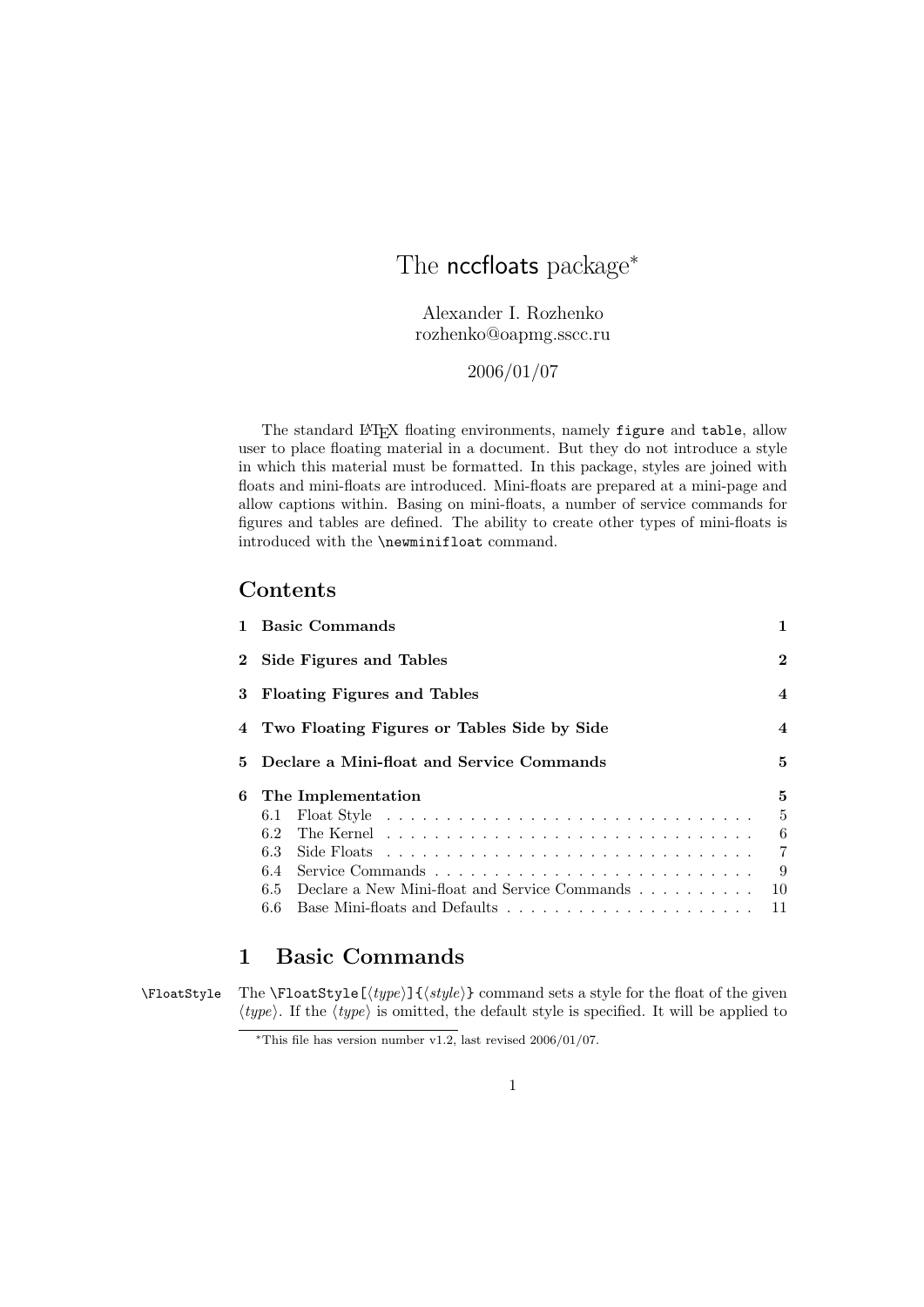a float or mini-float if no specialized style was defined. This command is available in the preamble only.

To specify the style of a mini-float and of service commands based on it, add the 'mini' prefix to the float type. The default styles are

```
\FloatStyle{}
\FloatStyle[minifigure]{\footnotesize\centering}
\FloatStyle[minitable]{\footnotesize\centering}
```
This means that the formatting of floats prepared with standard figure and table environments does not changed, but service commands based on mini-figures and mini-tables use a special formatting with \footnotesize font and the centered alignment.

\normalfloatstyle This command is applied inside floats or mini-floats to reset formatting style of subsequent floating material to the standard formatting with paragraph alignment and the normal font of normal size.

\minifig We start with the basic commands, namely \minifig and \minitabl. They \minitabl prepare a material in a mini-page and allow using the \caption command in the body. Their syntax is similar to the \parbox command:

> $\minif{if [pos]}{\lambda}$ [ $\{height\}$ ][ $\{inner-pos\}$ ] $\{ \width\}$  $\{ \boldsymbol{body}\}$  $\min$ itabl $[\langle pos \rangle]$ [ $\langle height \rangle$ ][ $\langle inner-pos \rangle$ ]{ $\langle width \rangle$ }{ $\langle body \rangle$ }

The  $\langle pos \rangle$  is a vertical alignment parameter for mini-page (t, b, or c) with respect to surrounding text; the  $\langle height \rangle$  is a mini-page height required; the  $\langle inner-pos \rangle$ is a vertical alignment of text inside the mini-page  $(t, b, c, or s)$ ; and the  $\langle width \rangle$ is the mini-page width. The  $\langle body \rangle$  is prepared in the style specified by the \FloatingStyle command and can contain the \caption command inside.

All other floating extension commands are based on these two commands.

# 2 Side Figures and Tables

For small figures and tables, it is preferable to insert them inside a text instead of using floating mechanism. The typographic rules usually require an illustrative material to occupy an outer side of page. In two-side mode, this means figure and tables should be on the right side if a page number is odd and on the left side if page number is even. In one-side mode, figures and tables must occupy the right side of page.

\sidefig The following commands support such a placement:

\sidetabl

 $\setminus$ sidefig[ $\langle pos \rangle$ ](w<sub>1</sub>)(w<sub>2</sub>){ $\langle figure \rangle$ }{ $\langle text \rangle$ } \sidefig\*[ $\langle pos \rangle$ ](w<sub>1</sub>)(w<sub>2</sub>){ $\langle figure \rangle$ }{ $\langle text \rangle$ }  $\setminus$ sidetabl $[\langle pos \rangle](w_1)(w_2)\{\langle table \rangle\}\{\langle text \rangle\}$ \sidetabl\*[ $\langle pos \rangle$ ](w<sub>1</sub>)(w<sub>2</sub>){ $\langle table \rangle$ }{ $\langle text \rangle$ }

We use the term  $min$ -float for the small illustrating material (figure or table), however taking into account that it is not a float at all. It is inserted in the main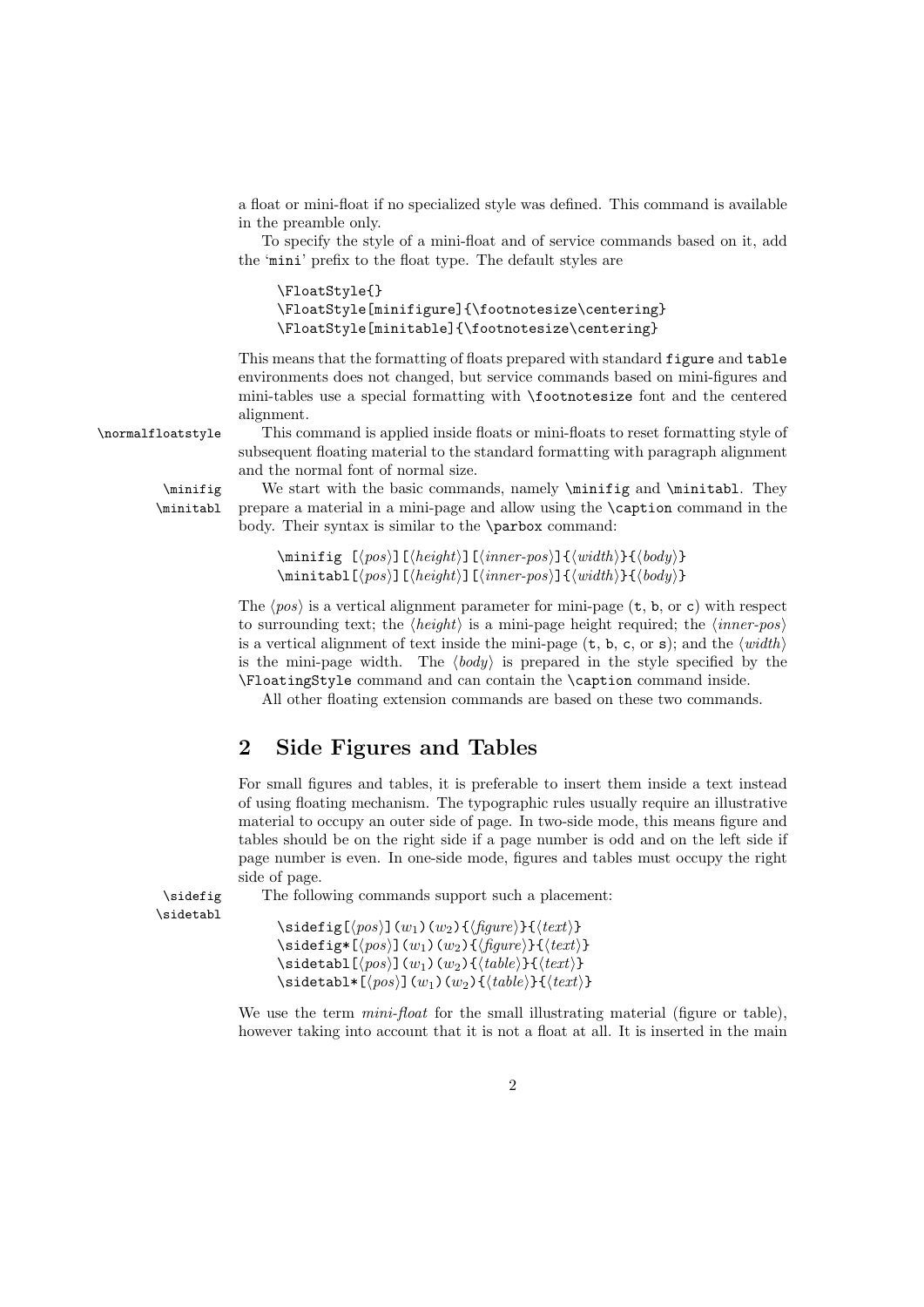flow next to a paragraph box specified in the last parameter of above described commands.

The no-star forms of above described commands place a mini-float next to the specified text on the outer side of page (to the right for odd page and to the left for even page). In two-column or one-side mode, mini-float is always posed to the right. The star-forms provide the reverse placement. By default, mini-float is vertically centered with respect to the text and the \strut command is inserted at the beginning and at the end of the  $\langle text \rangle$  to provide normal baseline distances of the first and last lines of the text from surrounding text lines.

All parameters in square and round brackets are optional and mean the following:

- $\langle pos \rangle$  specifies mini-float alignment (t, b, or c; default is c) with respect to text box and can contain additional chars controlling the text body preparation: j means the last line of the text to be justified to the right and n means suppressing of struts insertion (they should be inserted manually if necessary);
- $w_1$  is the width of mini-float; and
- $w_2$  is the width of the text box.

You can omit units in the width parameters. In this case, the width value is considered as a multiple of \unitlength (similarly to the use of length dimensions in the picture environment).

If both width parameters are absent, the width of both mini-float and text body is calculated as  $(\linewidth-1.5em)/2$ . If  $w_2$  is absent, the text body width is calculated as  $\linewicht$ - $w_1$ -1.5em.

The placement of side-floats in the document consists in the following steps:

- 1. Decide where you want to insert a side-float;
- 2. Insert a \sidefig or \sidetabl command after a word that finishes the line before the supposed side-float position;
- 3. Specify a width of float in its parameter and set the top alignment as the  $\langle pos \rangle$  parameter (e.g. \sidefig[t](w<sub>1</sub>));
- 4. Prepare the side-float in the first mandatory parameter of the command (e.g.  $\setminus\texttt{sidefig[t]}(w_1){\{\langle figure\rangle\}};$
- 5. Enclose enough text going after the command in braces;
- 6. Translate the document;
- 7. Find what part of the text is redundant in the  $\langle text \rangle$  parameter;
- 8. Move it after the close brace;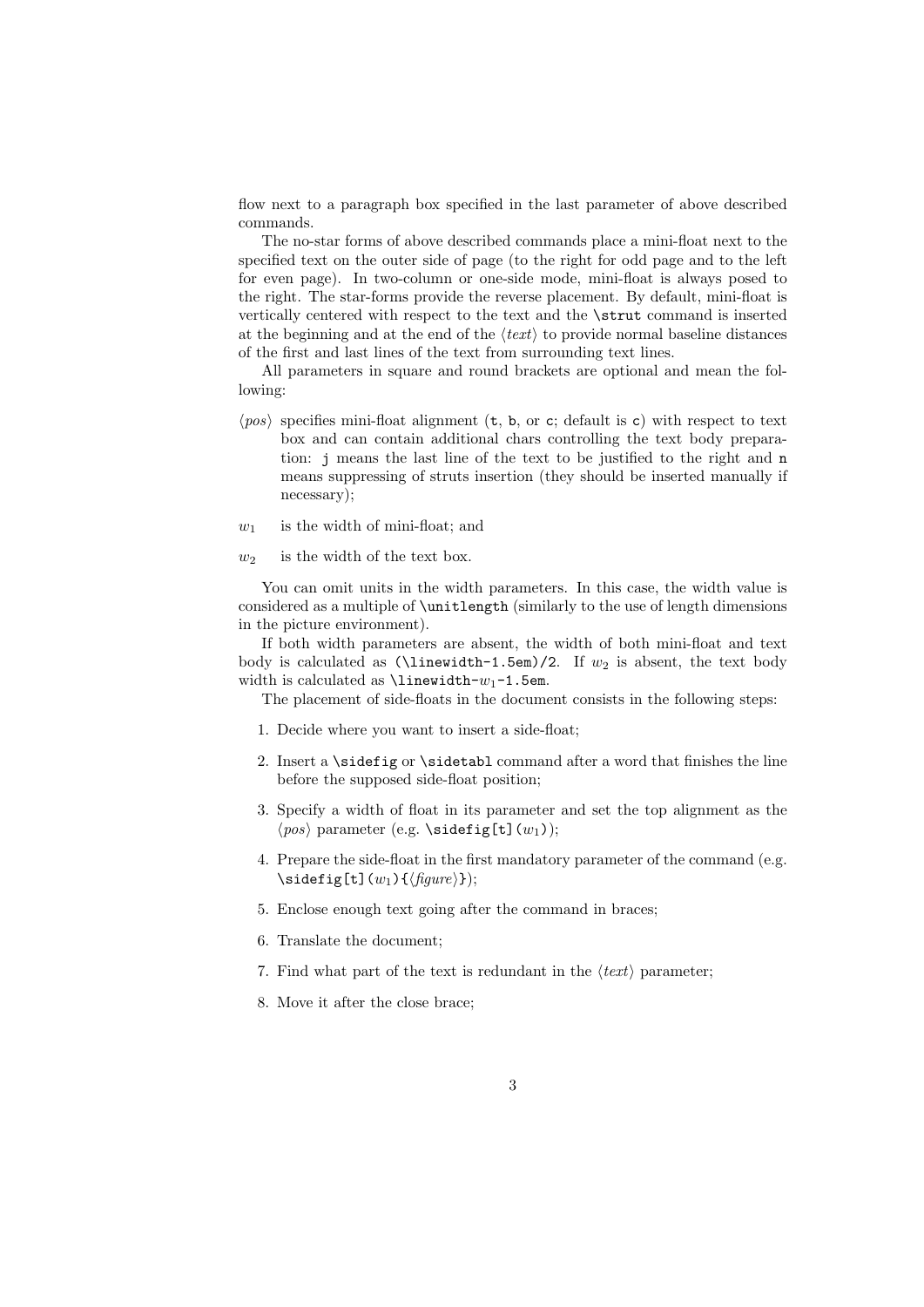- 9. If the same paragraph continues after the close brace, add the j letter to the  $\langle pos \rangle$  parameter. Also change the t alignment to c alignment in the  $\langle pos \rangle$ parameter;
- 10. Translate the document once more;
- 11. If the side-float has a wrong placement (this can appear when paragraph with a side-float begins at the end of page), insert the star after the sidefloat command and translate the document once more.

\ifleftsidefloat While preparing a side-float, it is sometimes necessary to provide conditional placement depending on the side a mini-float is posed. The command

 $\left\{left\{left\{left\{left\{left\{left\{right\} \right\}\right\}\right\} \right\}$ 

provides this. It is useful in parameters of \sidefig or \sidetabl and processes  $\langle left-clause \rangle$  if the mini-float is posed to the left and  $\langle right-clause \rangle$  otherwise.

Side-floats can be also used within floating environments to pos a caption near a figure or table.

## 3 Floating Figures and Tables

\fig The following commands envelop floating environments: \tabl

 $\left\{[l] \in \left[\langle \text{placement} \rangle \right] \cup \left\{ \langle \text{body} \rangle \right\}$  $\left\{ \phi\right\}$  [ $\left\langle \phi\right\rangle$ ] $(w)$  { $\left\langle \phi\right\rangle$ }  $\{\tabla\}$  \tabl $[\langle placement \rangle](w)\{\langle body \rangle\}$  $\{\tabla \cdot \text{[}\rho \cdot \text{]}(w)\}$ 

The  $\langle placement \rangle$  is a float placement parameter describing places where a float can appear. The default value is ht (here or at the top of page). The optional w parameter defines a width of box occupied by the float (the width of nested \minifig or \minitabl). If it is omitted, the float has the maximum width equal to the \linewidth.

The \fig and \tabl commands envelop the figure and table environments respectively. Their star-forms envelop figure\* or table\* environments respectively.

### 4 Two Floating Figures or Tables Side by Side

\figs The following commands place two figures or tables side by side. \tabls

\figs[ $\langle placement \rangle$ ](w<sub>1</sub>)(w<sub>2</sub>){ $\langle body1 \rangle$ }{ $\langle body2 \rangle$ }  $\frac{\frac{1}{\delta^2}\left\{\frac{p}{\delta w_1}(w_2)\left\{\frac{body1}{\delta^2}\right\}}{w_2\delta^2}$  $\{\tabla\{\tabla\}(\text{boundary})\}(w_1)(w_2)\{\tbody1\}\{\tbody2\}\}$  $\{\tabla$ ls\*[ $\langle placement \rangle$ ](w<sub>1</sub>)(w<sub>2</sub>){ $\langle body1 \rangle$ }{ $\langle body2 \rangle$ }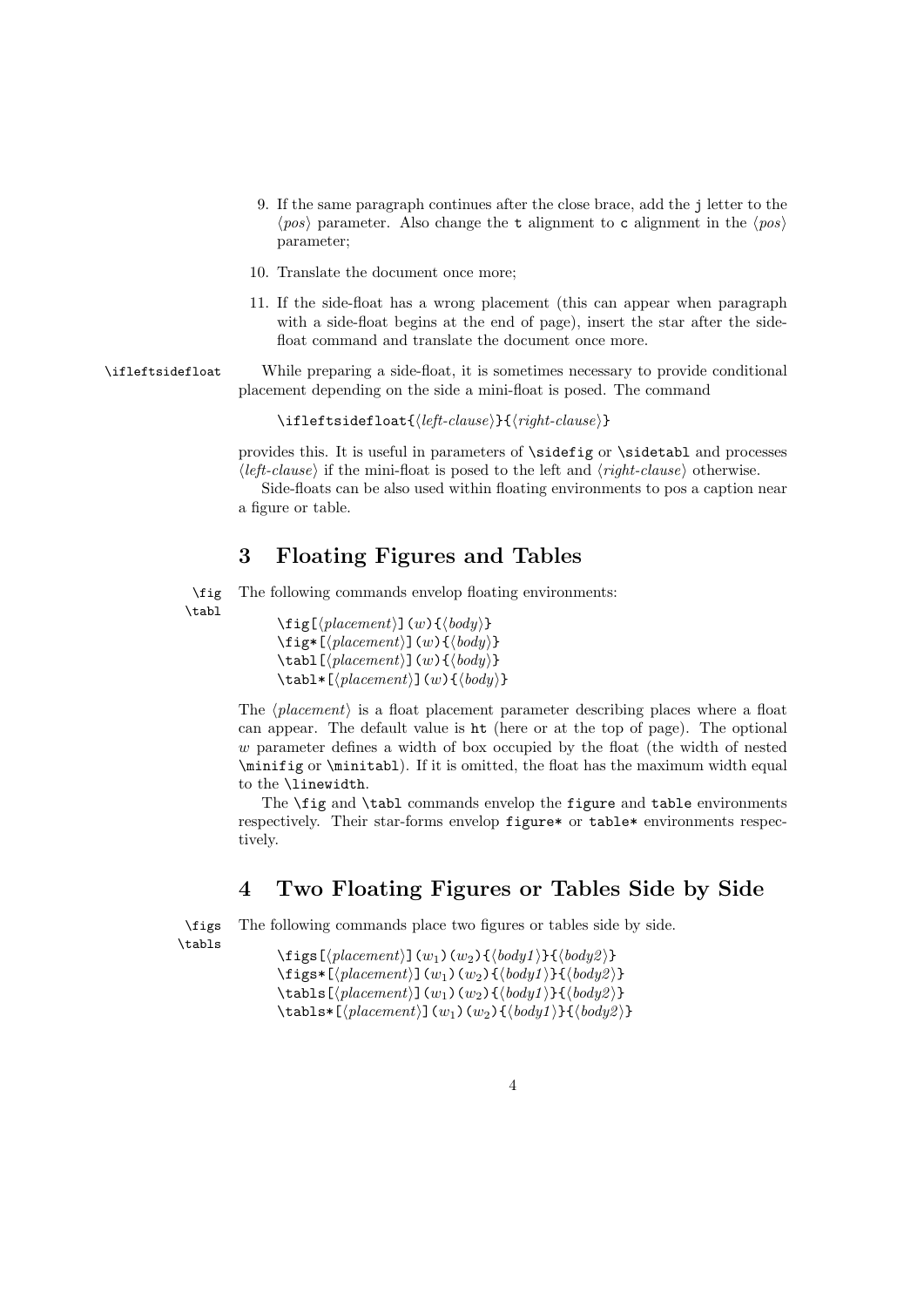The  $\langle body1 \rangle$  is a body of the left figure or table and the  $\langle body2 \rangle$  is a body of the right figure or table. Other parameters are optional. The meaning and default value of the  $\langle placement \rangle$  parameter is the same as described above. The  $w_1$  and  $w_2$  parameters are widths of left and right boxes. If they both are omitted, the left and right boxes will have the width equal to  $(\lambda)$  inewidth-1em)/2. If  $w_2$  is omitted, the right box will occupy the rest of horizontal space minus 1em. If both parameters are specified, the rest space is inserted between boxes. If the total width of left and right floats exceeds the **\linewidth**, the floats will overlap at the middle (a negative horizontal space is inserted between them).

In the \tabls command, boxes of the left and right bodies are top-aligned, but, in the \figs command, the bottom alignment is used. The star-forms of this commands are based on the figure\* or table\* environments respectively.

# 5 Declare a Mini-float and Service Commands

\newminifloat If a new type of float is introduced, the respective mini-float and service commands can be helpful for it. To prepare them, use the following declaration:

\newminifloat $\{\langle gen \rangle\}\{\langle placement \rangle\}\{\langle pos \rangle\}$ 

Here  $\langle qen \rangle$  is a root for command names to be generated,  $\langle type \rangle$  is a float type,  $\langle placement \rangle$  is a default placement on the page, and  $\langle pos \rangle$  is a vertical alignment for pair of floats.

This command declares 4 commands:  $\min\{gen\}$ ,  $\side\gen\{}{}{0pt}{\gamma}{\gamma}$ , and  $\setminus \langle gen \rangle$ . For example, the commands described in previous sections are declared as follows:

\newminifloat{fig}{figure}{ht}{b} \newminifloat{tabl}{table}{ht}{t}

# 6 The Implementation

The package uses some commands of the nccboxes package. Load it here:

```
1 (*package)
```
2 \RequirePackage{nccboxes}[2002/03/20]

#### 6.1 Float Style

6 \def\NCC@setfltstyle#1{%

```
\Theta \FloatStyle \{type\} {\type} specifies a style for a given float type.
                   3 \newcommand*{\FloatStyle}[2][]{%
                   4 \expandafter\def\csname NCC@fltstyle@#1\endcsname{#2}}
                   5 \@onlypreamble\FloatStyle
\NCC@setfltstyle \ NCC@setfltstyle{\preccurlyeq} applies a style for a float of \@captype type. While
```
5

selection a style to be applied it adds the given  $\langle prefix \rangle$  to the float type.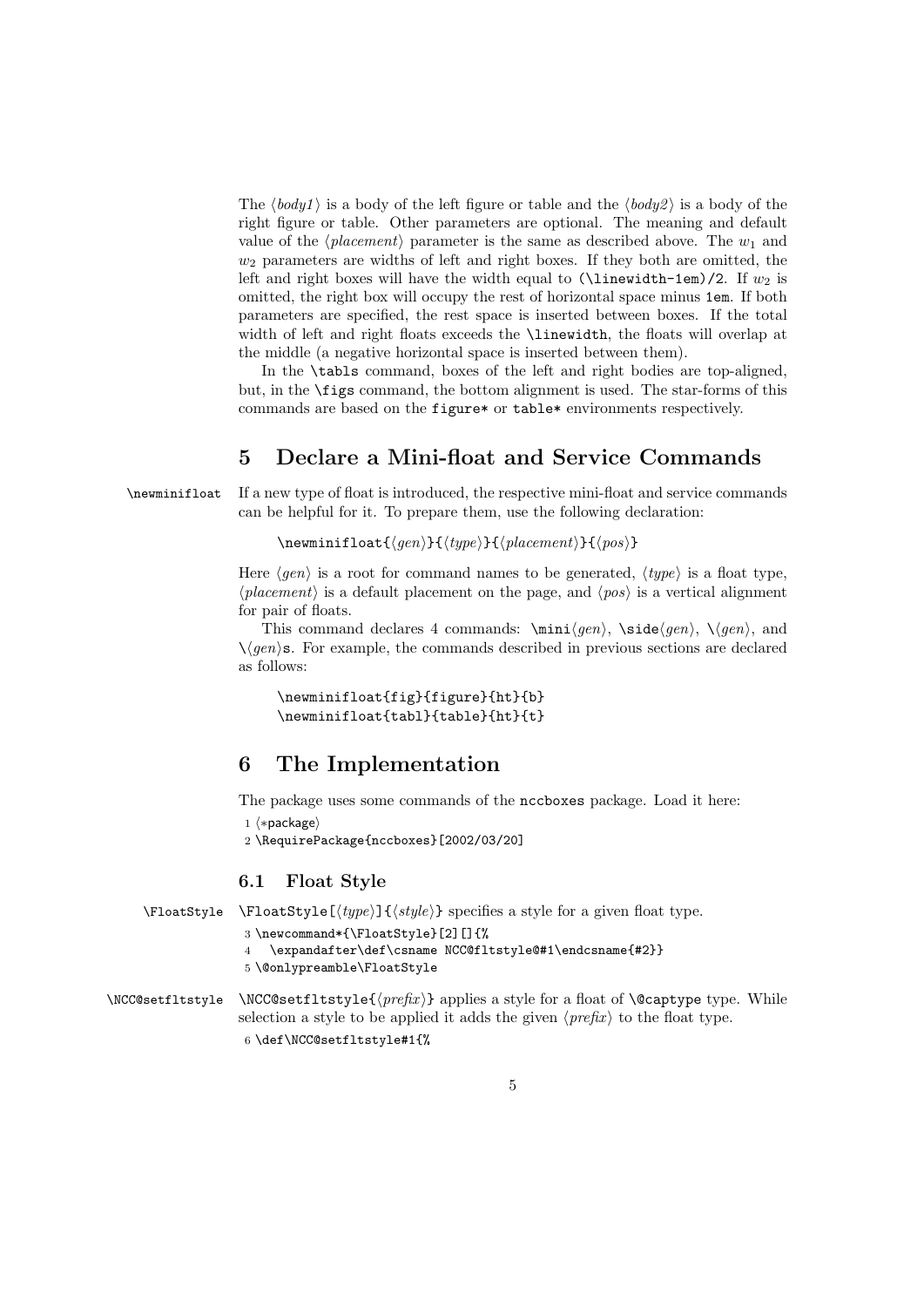```
7 \edef\@tempa{NCC@fltstyle@#1\@captype}%
```

```
8 \@ifundefined{\@tempa}{\NCC@fltstyle@}{\csname\@tempa\endcsname}%
9 }
```
We add this style with empty prefix to the **\@floatboxreset** hook which is applied at the end of preamble of a float.

```
10 \g@addto@macro\@floatboxreset{\NCC@setfltstyle{}}
```
\normalfloatstyle Reset a float style to par-box formatting with normal font of the normal size.

```
11 \newcommand\normalfloatstyle{%
12 \leftskip\z@skip \rightskip\z@skip \@rightskip\z@skip
13 \parfillskip\@flushglue \let\\\@normalcr
14 \reset@font \normalsize
15 }
```
#### 6.2 The Kernel

\NCC@minifloat The base for mini-floats

\NCC@minifloat[ $\{pos\}$ ][ $\{height\}$ ][ $\{inner-pos\}$ ]{ $\{width\}$ }{ $\{body\}$ }

It finishes a mini-float with extra \endgroup command. A \@captype should be specified before it.

```
16 \newcommand*\NCC@minifloat[1][c]{%
17 \@ifnextchar[{\NCC@mflt{#1}}{\NCC@@mflt{#1}\relax[s]}}
18 \def\NCC@mflt#1[#2]{%
19 \@ifnextchar[{\NCC@@mflt{#1}{#2}}{\NCC@mflt{#1}{#2}[#1]}}
20 \long\def\NCC@@mflt#1#2[#3]#4#5{%
21 \@iiiminipage{#1}{#2}[#3]{#4}\normalfloatstyle
22 \NCC@setfltstyle{mini}#5\endminipage\endgroup
23 }
```
#### \NCC@pair The command

 $\NCC@pair{\c1}{}{c2}{}f{def-dist}{f{def-place}}*[{phace}] (w_1)(w_2)$ 

executes  $\langle c1\rangle$ { $\langle place\rangle$ }{w<sub>1</sub>}{w<sub>2</sub>} if star is absent or  $\langle c2\rangle$ { $\langle place\rangle$ }{w<sub>1</sub>}{w<sub>2</sub>} if star presents. Four first parameters are mandatory. Others a optional. The  $\langle def-dist \rangle$ parameter contains a default distance value. It is saved in the \@tempdimc register. The  $\langle$  def-place<sub> $\rangle$ </sub> parameter contains the default value for the  $\langle$  place<sub> $\rangle$ </sub> parameter. If the last one is omitted, the  $\langle def$ -place) is used instead.

```
24 \def\NCC@pair#1#2#3#4{\setlength\@tempdimc{#3}%
25 \@ifstar{\NCC@pair@{#2}{#4}}{\NCC@pair@{#1}{#4}}}
26 \def\NCC@pair@#1#2{\@ifnextchar[{\NCC@pair@@{#1}}{\NCC@pair@@{#1}[#2]}}
27 \def\NCC@pair@@#1[#2]{\def\@tempa{#1{#2}}%
28 \@ifnextchar({\NCC@pair@@@}{\NCC@@pair()()}}
29 \def\NCC@pair@@@(#1){\@ifnextchar({\NCC@@pair(#1)}{\NCC@@pair(#1)()}}
30 \def\NCC@@pair(#1)(#2){\@tempa{#1}{#2}}
```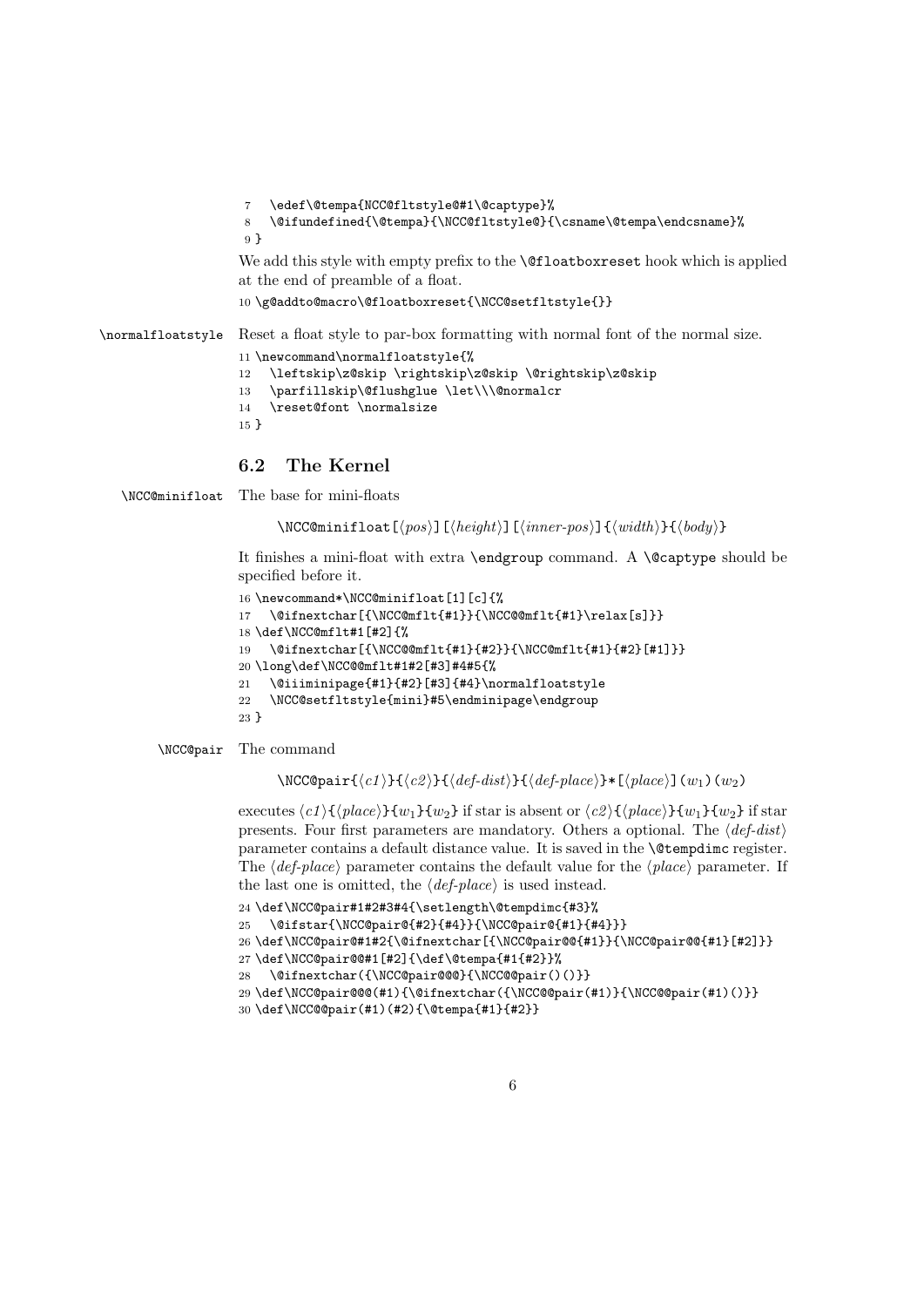- \NCC@setwidth The \NCC@setwidth{ $\text{register}$ }{ $\text{width}$ } command sets the given  $\text{width}$  for the  $\langle register \rangle$ . If units in  $\langle width \rangle$  are omitted, the **\unitlength** unit is used. In other words, if  $\langle width \rangle$  is a real number, it is considered as a multiple of  $\{unitlength.$ 31 \def\NCC@setwidth#1#2{\@defaultunits#1#2\unitlength\relax\@nnil}
	- \NCC@wcalc The \NCC@wcalc{w<sub>1</sub>}{w<sub>2</sub>} calculates widths of left and right boxes in the \@tempdima and \@tempdimb registers. The distance between boxes must be specified in \@tempdimc register before the call. The algorithm:
		- If  $w_1$  is empty,  $\text{itempdim}:=(\line \text{itempdim})/2, otherwise,$  $\setminus$ @tempdima:= $w_1$ ;
		- If  $w_2$  is empty,  $\text{Set} = \line{\text{Set}} \text{Set} = -\text{Set}$  and  $\text{Set} = -\text{Set}$ wise,  $\text{Setempdim}:=w_2$ ;
		- If  $w_2$  is nonempty,  $\text{item}$   $:=$  linewidth- $\text{item}$   $\text{item}$

```
32 \def\NCC@wcalc#1#2{%
```

```
33 \if!#1!\@tempdima .5\linewidth \advance\@tempdima -.5\@tempdimc
34 \else \NCC@setwidth\@tempdima{#1}%
35 \fi
36 \if!#2!\@tempdimb \linewidth \advance\@tempdimb -\@tempdima
37 \advance\@tempdimb -\@tempdimc
38 \else \NCC@setwidth\@tempdimb{#2}%
39 \@tempdimc \linewidth \advance\@tempdimc -\@tempdima
40 \advance\@tempdimc -\@tempdimb
41 \fi
42 }
```
### 6.3 Side Floats

```
\ifleftsidefloat This command is used in parameters of side-floats.
                  43 \newif\ifNCC@smfltleft
                  44 \newcommand{\ifleftsidefloat}{%
                  45 \ifNCC@smfltleft
                  46 \expandafter\@firstoftwo
                  47 \else
                  48 \expandafter\@secondoftwo
                  49 \fi
                  50 }
```
\NCC@sidemfloat The command

```
\NCC@sidentload{\langle command \rangle}*([pos)](w_1)(w_2){\{\langle mini\}}(text)\}
```
is used for preparing a side-float. The  $\langle command \rangle$  parameter contains a  $\min\{gen\}$  command. The  $\{pos\}$  parameter specifies vertical alignment and additional flags. The  $w_1$  and  $w_2$  parameters (if present) specify widthes of  $\langle mini\text{-}float\rangle$ and  $\langle text \rangle$  boxes. Starred version reverses the position of side-float and text boxes.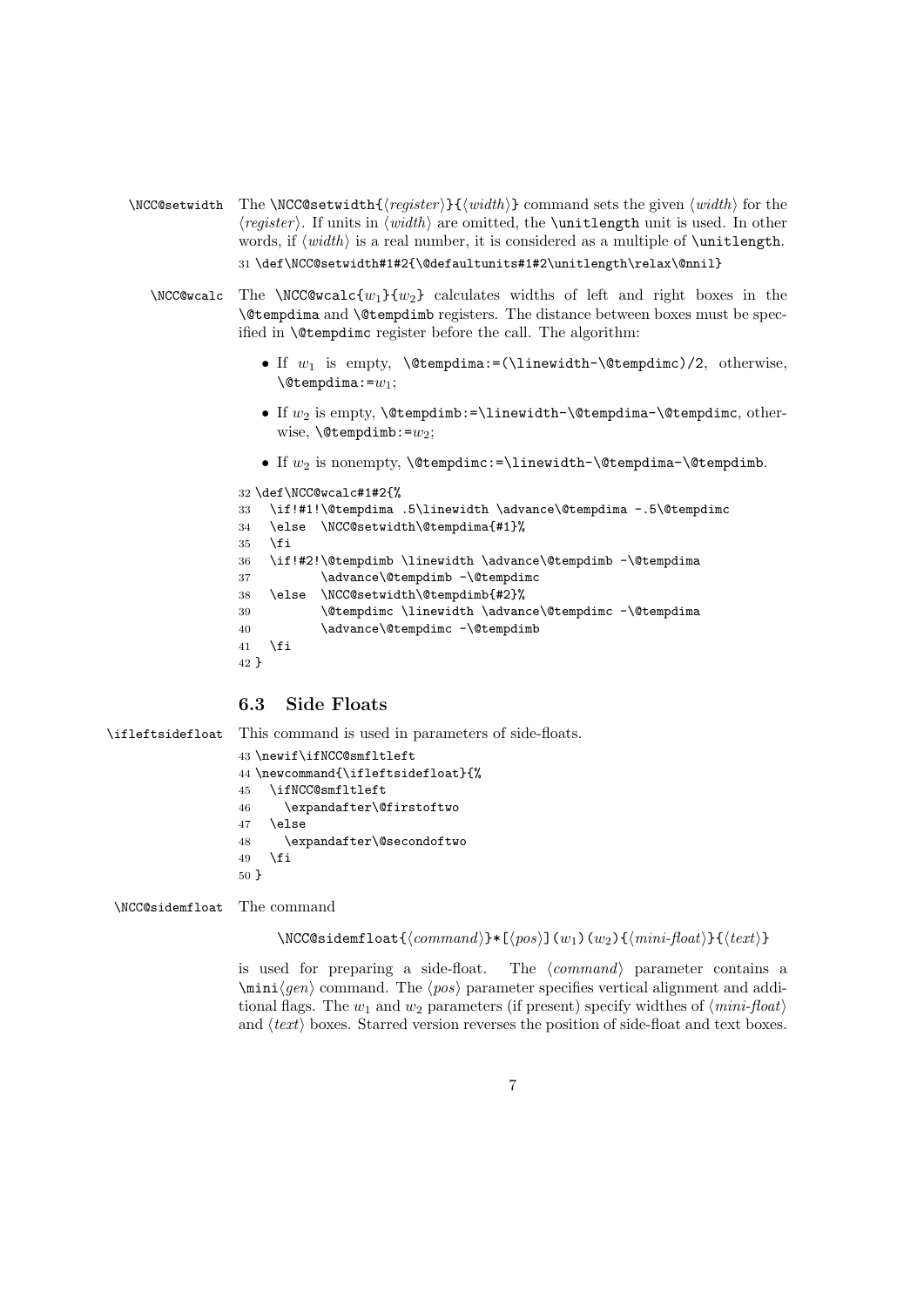The implementation of these commands is based on the \NCC@pair command that parses all optional parameters. Finally the \NCC@smflt command is executed.

```
51 \def\NCC@sidemfloat#1{%
52 \NCC@smfltleftfalse
53 \if@twocolumn \else
54 \if@twoside
55 \ifodd\c@page \else \NCC@smfltlefttrue \fi
56 \overrightarrow{f}57 \fi
58 \NCC@pair{\NCC@smflt{#1}}%
59 {\ifNCC@smfltleft \NCC@smfltleftfalse \else \NCC@smfltlefttrue\fi
60 \NCC@smflt{#1}}%
61 {1.5em}{}%
62 }
```
\NCC@smflt The command

 $\NCCQsmflt{command}\{}f(tommand){f(pos)}{w_1}{w_2}{\min-float}{}f(text)$ 

prepares a side-float. The \@tempdimc register contains the default distance between the mini-float and text.

63 \long\def\NCC@smflt#1#2#3#4#5#6{%

Parse the  $\langle pos \rangle$  parameter. Create a \NCC@\letter i command with empty content for every  $\langle letter \rangle$  from the  $\langle pos \rangle$ .

```
64 \let\NCC@t\relax \let\NCC@b\relax \let\NCC@j\relax \let\NCC@n\strut
```

```
65 \@tfor\@tempa :=#2\do {%
```

```
66 \expandafter\let\csname NCC@\@tempa\endcsname\@empty}%
```
Define the vertical alignment letter in the \NCC@c command.

```
67 \ifx\NCC@t\@empty \def\NCC@c{t}\else
```
68 \ifx\NCC@b\@empty \def\NCC@c{b}\else

- 69 \def\NCC@c{c}%
- $70 \overline{\ } \overline{\ }$  \fi  $71 \overline{\ } \overline{\ }$

Define a justification hook in the \NCC@j command.

```
72 \ifx\NCC@j\@empty \def\NCC@j{\parfillskip\z@skip}\fi
```
Define the text starting hook in the \NCC@t command. It will contain the \parindent setting command and the optional \noindent command.

```
73 \edef\NCC@t{\parindent\the\parindent\ifvmode\else\noindent\fi}%
```
Complete the current paragraph and leave the horizontal mode.

```
74 \ifvmode\else
```

```
75 \unskip{\parfillskip\rightskip\par}\vskip -\parskip
```
 $76 \quad \text{Yfi}$ 

Prepare the side-float in **\@tempboxa:** 

77 \setbox\@tempboxa\vbox{\hsize\linewidth\noindent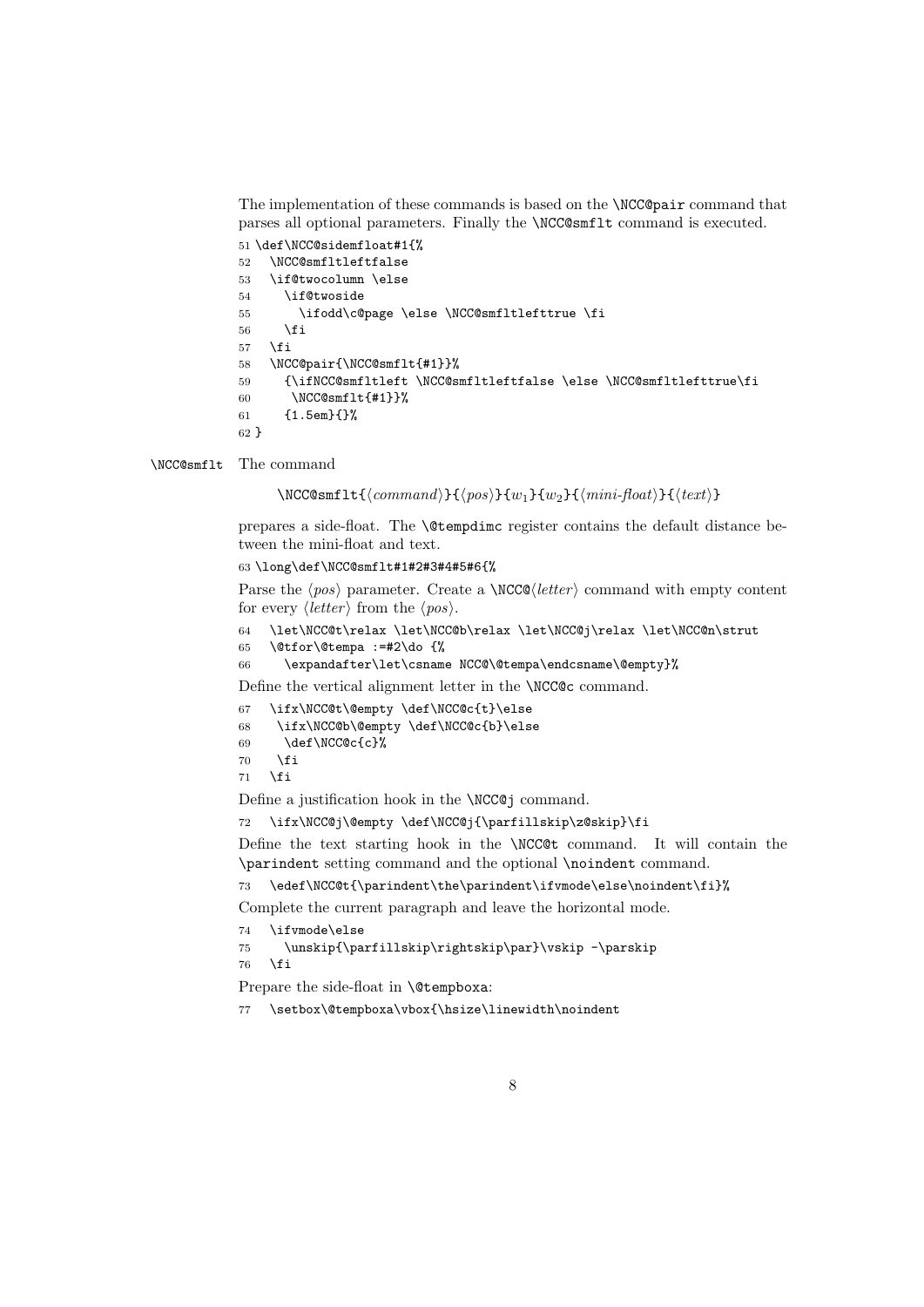Calculate widthes of left and right boxes and distance between them in \@tempdima, \@tempdimb, and \@tempdimc.

\NCC@wcalc{#3}{#4}%

Conditionally put a side-float to the left:

| 79 | \ifNCC@smfltleft                                      |
|----|-------------------------------------------------------|
| 80 | \iparbox{\Strut}[\NCC@c]\@tempdima{#1\@tempdima{#5}}% |
| 81 | \nobreak\hskip\@tempdimc                              |

82  $\setminus$ fi

Put a text box:

 \jparbox{\NCC@n\Strut}[\NCC@c]\@tempdimb{% \everypar{\NCC@n\everypar{}}\NCC@t#6% \ifvmode \else \unskip\NCC@n\NCC@j\fi}%

```
Conditionally put a side-float to the right:
```

```
86 \ifNCC@smfltleft \else
87 \nobreak\hskip\@tempdimc
88 \jparbox{\Strut}[\NCC@c]\@tempdima{#1\@tempdima{#5}}%
89 \overline{\text{f}i}90 }%
```
Games with height and depth the \@temboxa allow us produce right line spacing with surrounding text.

```
91 \@tempdima\dp\@tempboxa \advance\@tempdima\lineskip
```

```
92 \dp\@tempboxa\@tempdima
```

```
93 \@tempdima\ht\@tempboxa \advance\@tempdima -\ht\strutbox
```

```
94 \noindent \raise-\@tempdima\box\@tempboxa
```

```
95 }
```
#### 6.4 Service Commands

\NCC@float The command

 $\NCC@float({type}{\delta_{check}}*[\langle placement \rangle](w){\delta_{body}}$ 

is the envelope for a mini-float inside a float. The  $\langle def$ -place) is the default placement specifier.

```
96 \def\NCC@float#1#2{\@ifstar{\NCC@flt{#1*}{#2}}{\NCC@flt{#1}{#2}}}
97 \def\NCC@flt#1#2{\@ifnextchar[{\NCC@flt@{#1}}{\NCC@flt@{#1}[#2]}}
98 \def\NCC@flt@#1[#2]{\begin{#1}[#2]\normalfloatstyle\centering
99 \@ifnextchar({\NCC@@flt{#1}}{\NCC@@flt{#1}()}}
100 \long\def\NCC@@flt#1(#2)#3{%
101 \if!#2!\@tempdima\linewidth \else \NCC@setwidth\@tempdima{#2}\fi
102 \begingroup\NCC@minifloat[c]\@tempdima{#3}%
103 \end{#1}%
104 }
```
\NCC@floats The command

```
\NCC@floats{\type}{}{\pmod{f(qes)}{\pmod{s}} [(placement)](w<sub>1</sub>)(w<sub>2</sub>)
                    \{\langle body1\rangle\}\{\langle body2\rangle\}
```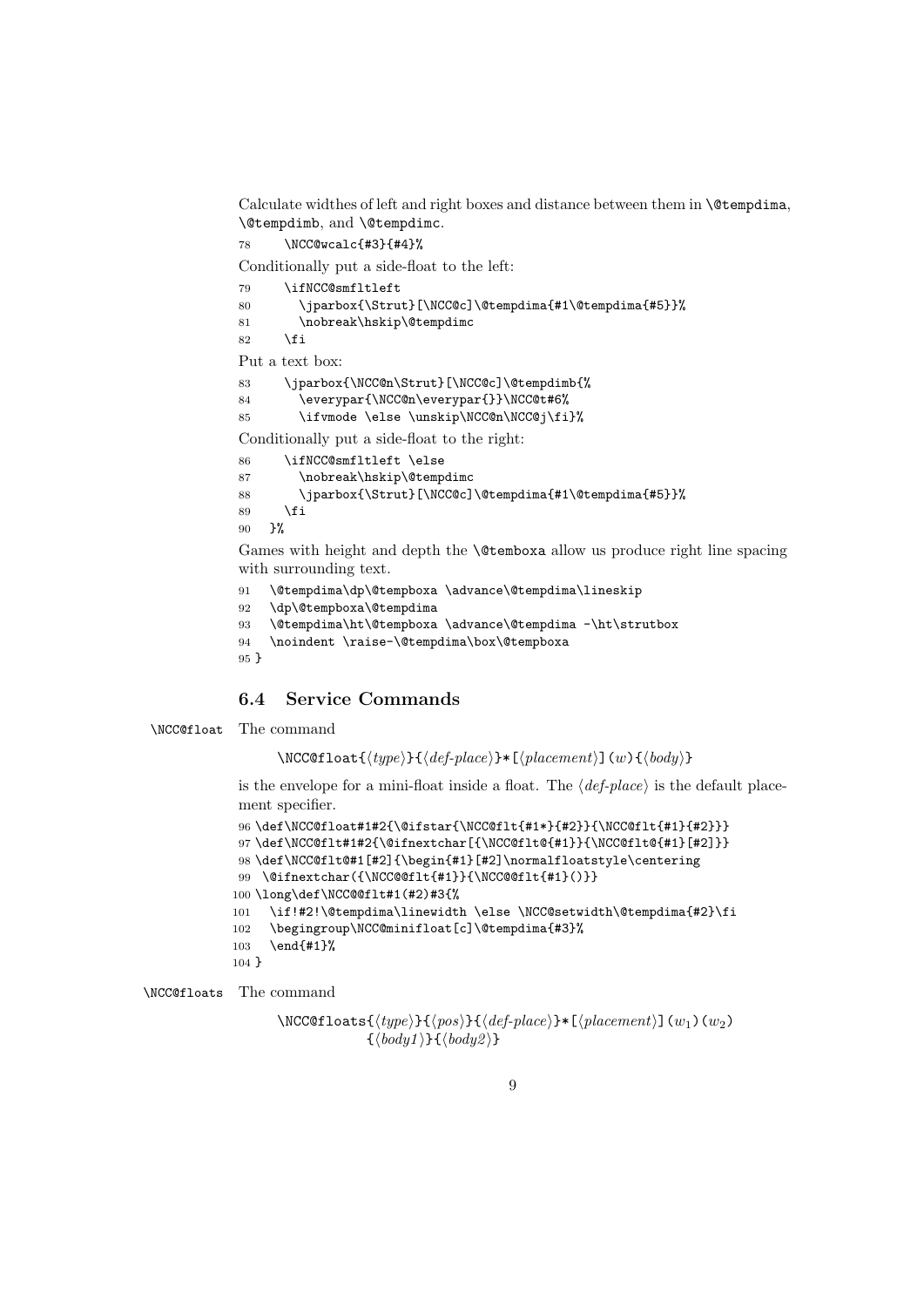is the envelope for a pair of mini-floats inside a float. The implementation of these commands is based on the \NCC@pair command that parses all optional parameters. Finally the \NCC@flts command is executed.

105 \def\NCC@floats#1#2#3{%

```
106 \NCC@pair{\NCC@@flts{#1}{#2}}{\NCC@@flts{#1*}{#2}}{1em}{#3}}
```
\NCC@flts The command

\NCC@flts{ $\langle type \rangle$ }{ $\langle pos \rangle$ }{ $\langle placement \rangle$ }{ $w_1$ }{ $w_2$ }{ $\langle body1 \rangle$ }{ $\langle body2 \rangle$ }

prepares a pair of floats within  $\langle type \rangle$  environment. The  $\langle pos \rangle$  contains relative vertical alignment of floats. The  $w_1$  and  $w_2$  parameters (if present) specify widthes of floats. The \@tempdimc register contains the default distance between floats. 107 \long\def\NCC@@flts#1#2#3#4#5#6#7{%

```
108 \begin{#1}[#3]\normalfloatstyle\NCC@wcalc{#4}{#5}%
109 \begingroup\NCC@minifloat[#2]\@tempdima{#6}%
110 \nobreak\hskip\@tempdimc
111 \begingroup\NCC@minifloat[#2]\@tempdimb{#7}%
112 \end{#1}%
113 }
```
#### 6.5 Declare a New Mini-float and Service Commands

#### \newminifloat The command

```
\newminifloat{\langle gen \rangle}{\langle type \rangle}{\langle def-place}}{\langle pos \rangle}
declares a new mini-float and 3 service commands.
114 \newcommand*\newminifloat[4]{%
115 \edef\@tempa{%
Prepare \min\{gen\} definition:
116 \noexpand\newcommand\expandafter\noexpand\csname mini#1\endcsname{%
117 \noexpand\begingroup\noexpand\def\noexpand\@captype{#2}%
118 \noexpand\NCC@minifloat}%
Prepare \setminus \text{side}\langle \text{gen} \rangle definition:
119 \noexpand\newcommand\expandafter\noexpand\csname side#1\endcsname{%
120 \noexpand\NCC@sidemfloat{%
121 \expandafter\noexpand\csname mini#1\endcsname}}%
Prepare \setminus \langle gen \rangle definition:
122 \noexpand\newcommand\expandafter\noexpand\csname #1\endcsname{%
123 \noexpand\NCC@float{#2}{#3}}%
Prepare \langle \langle gen \rangle definition:
124 \noexpand\newcommand\expandafter\noexpand\csname #1s\endcsname{%
125 \noexpand\NCC@floats{#2}{#4}{#3}}%
126 }%
Define all commands:
127 \@tempa
128 }
129 \@onlypreamble\newminifloat
```